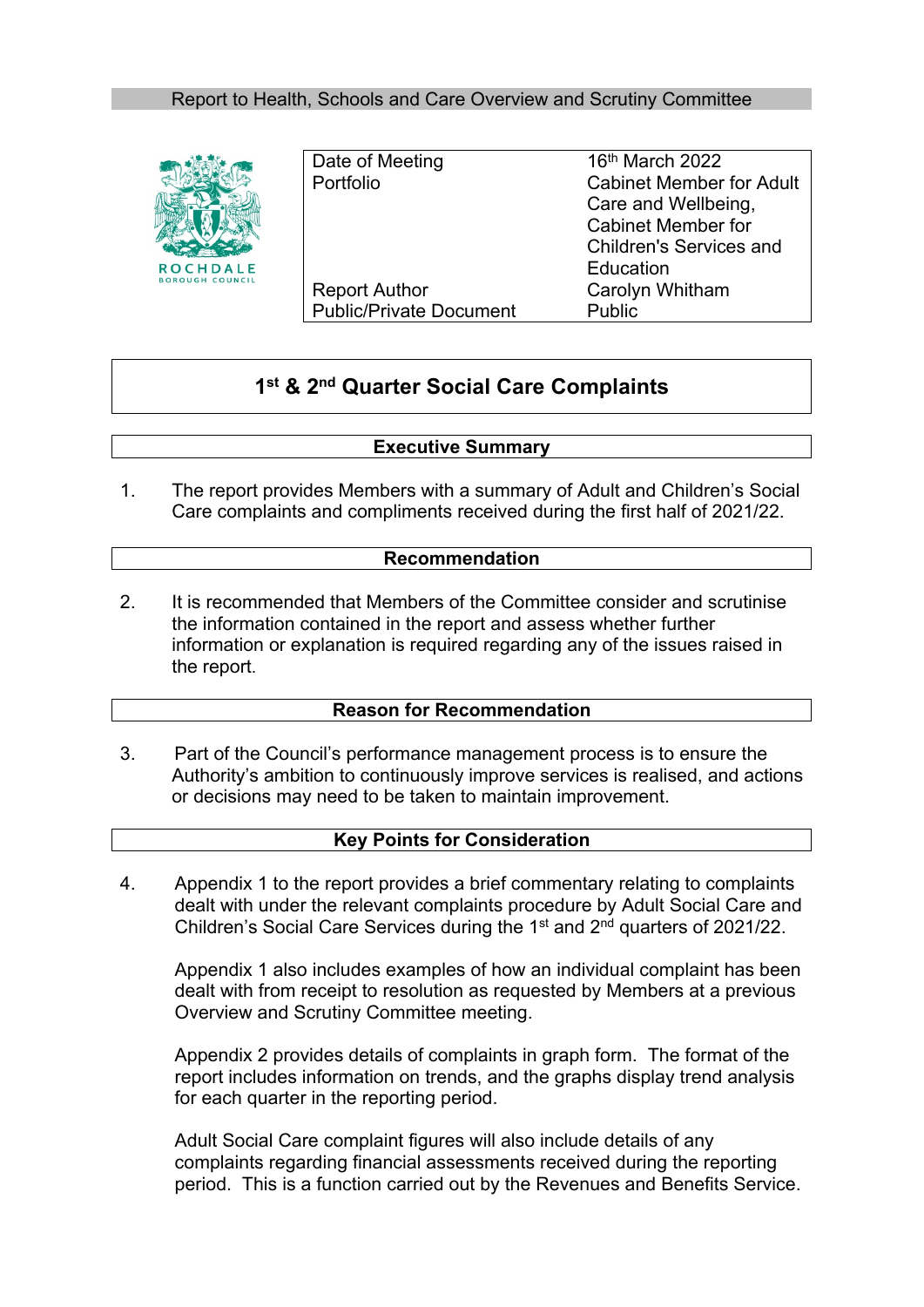The Customer Feedback Team are working with services to improve the quality of information recorded, and to ensure lessons are being learnt from complaints and action taken is recorded and reported.

To improve complaints monitoring, the Customer Feedback Team also provides weekly status reports to Assistant Directors to enable closer monitoring of current complaints.

It should be noted that despite the additional pressures on services due to the impact of the Covid19 pandemic, both Adult Social Care and Children's Social Care services have continued to accept new complaints and respond to the majority of complaints within timescale.

#### 4.1 **Alternatives Considered**

None. Information has been compiled from the complaints recording system which is used to record complaints and compliments received by social care services.

#### **Costs and Budget Summary**

5. None of the complaints dealt with in this reporting period had financial implications.

Complaints considered at stage two or stage three of the Children's Social Care complaints procedure have financial implications due to the statutory requirement to appoint an external Independent Person and in some cases an external Investigating Officer at stage two, and three independent people to sit on a Review Panel at stage three. All costs associated with Children's Social Care complaints incurred throughout the year are included in the Children's Social Care Annual Complaints Report.

#### **Risk and Policy Implications**

There are no specific risk issues for Members to consider arising from this report. 6.

Complainants have the opportunity to refer their complaint to the Local Government & Social Care Ombudsman for up to twelve months from completion of the Council's complaints process; therefore there is a risk that the outcome of a future Ombudsman investigation into a complaint may result in a recommended financial remedy. Complaints considered by the Ombudsman are reported to Overview and Scrutiny Committee annually on receipt of the Ombudsman's annual report.

| <b>Consultation</b> |  |  |  |  |  |
|---------------------|--|--|--|--|--|
|                     |  |  |  |  |  |

7. Not applicable.

**Background Papers Place of Inspection**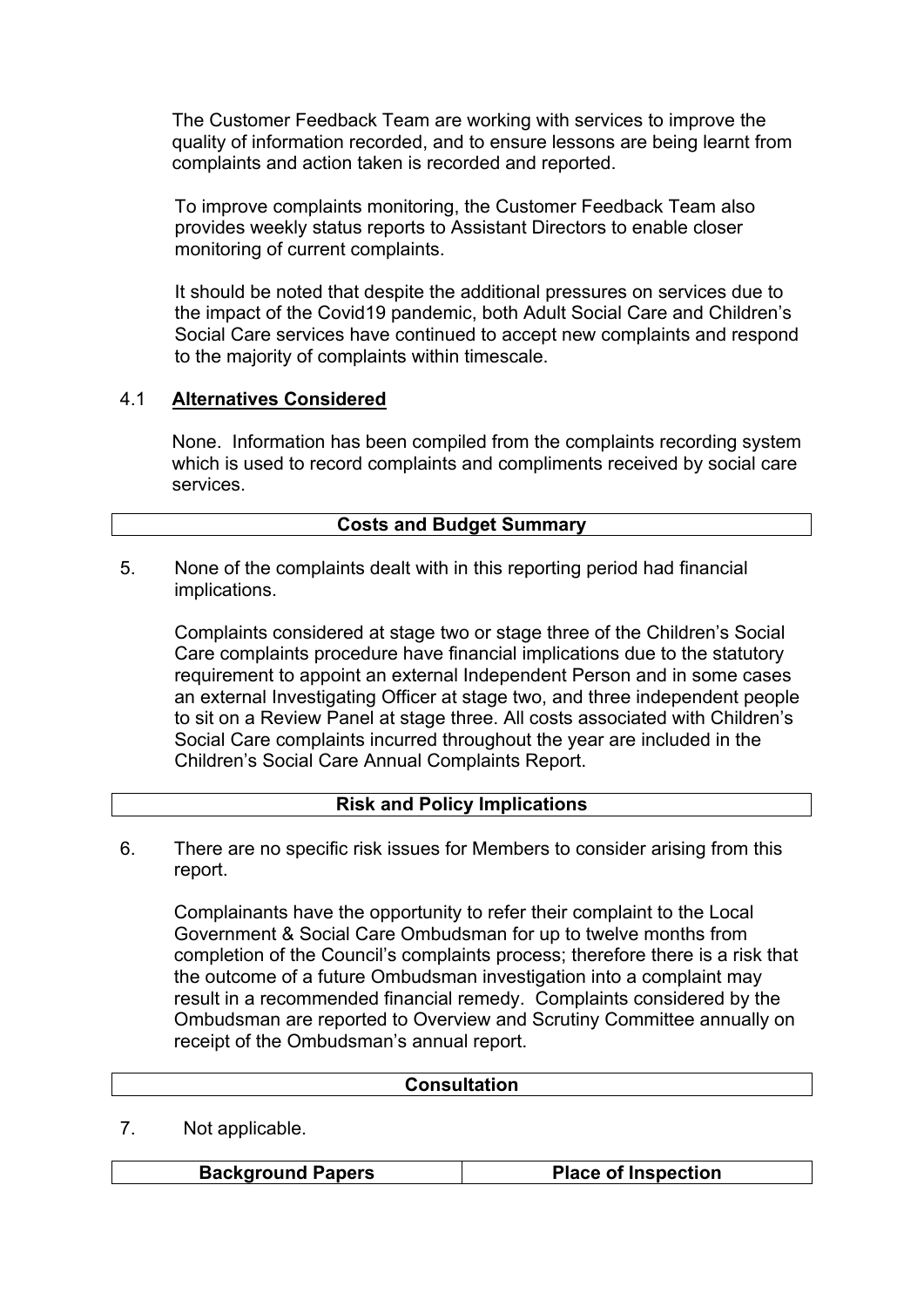|                                         | <b>None</b> |                                                                        |
|-----------------------------------------|-------------|------------------------------------------------------------------------|
| <b>For Further Information Contact:</b> |             | Theresa Edwards, Tel: 01706 923547,<br>Theresa.Edwards@rochdale.gov.uk |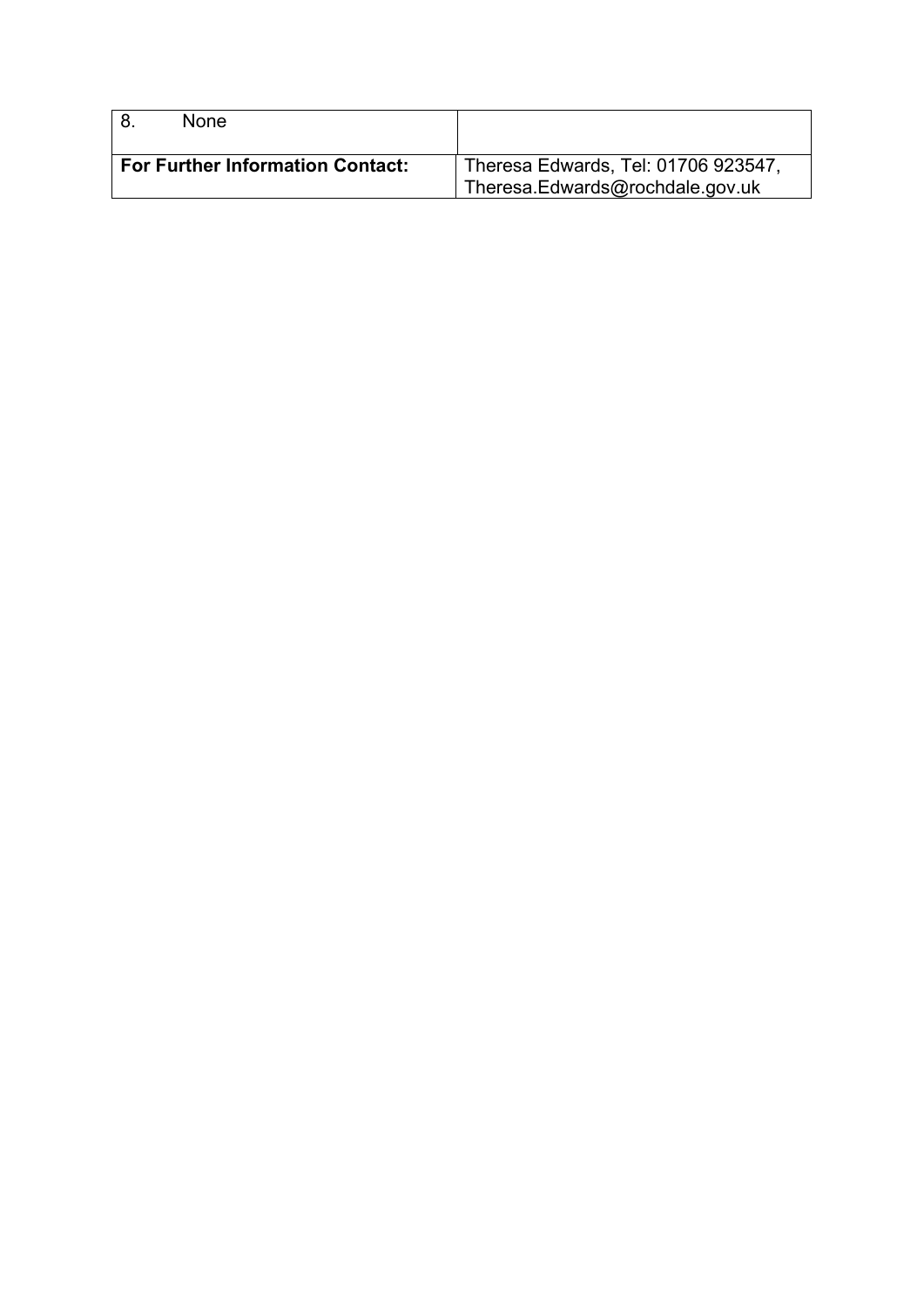# **Complaint Statistics**

### **Adult Social Care**

In June 2007 the Department of Health provided a set of proposals to unify and reform the current arrangements for making complaints across Health and Adult Social Care; 'Making [Experiences](http://www.dh.gov.uk/en/Managingyourorganisation/Legalandcontractual/Complaintspolicy/MakingExperiencesCount/index.htm) Count.' As well as fulfilling the commitment in 'Our Health, Our Care, Our Say', it proposed a radical new approach to complaints handling which is more flexible and supports organisational learning.

The formalised guidance for the new arrangements was published on 25 February 2009; 'Listening, [Responding,](http://www.dh.gov.uk/en/Publicationsandstatistics/Publications/PublicationsPolicyAndGuidance/DH_095408) Improving' and the [Regulations](http://www.opsi.gov.uk/si/si2009/uksi_20090309_en_1) were laid before Parliament on 27 February 2009 for councils and health organisations to implement from 1 April 2009.

These Regulations enshrine a duty to co-operate with health partners in relation to complaints that cut across Health and Social Care Services.

The Council introduced a joint complaints process for dealing with Health and Adult social care complaints from 1 April 2009. It relates to concerns received from this date onwards and is in line with the Making Experiences Count initiative.

Where a complaint is received about Adult Social Care Services functions or functions of any party to the Joint Protocol (i.e. Health Partners) the organisation which receives the complaint handles the co-ordination of the complaint.

The process for dealing with Adult Social Care complaints is a one stage process. If the complainant remains dissatisfied with the outcome of their complaint they may refer their concerns for consideration by the Local Government & Social Care Ombudsman.

Not all complaints received by Adult Care are eligible to be considered under the statutory procedure, and where a complaint does not meet the criteria, it will be considered under the Council's Corporate Complaints Procedure. Details of Adult Care complaints considered under both procedures will be included in this report.

24 new complaints were received by Adult Care Services during the first half of 2021- 22. Details of these complaints and their outcomes can be found below.

#### **The types of complaints received**

#### **7 new complaints were received during the first quarter**

1 complaint was upheld:

 Communication problems around application for deferred payment and support of service user.

2 complaints were partially upheld:

• Dispute re outstanding care charges.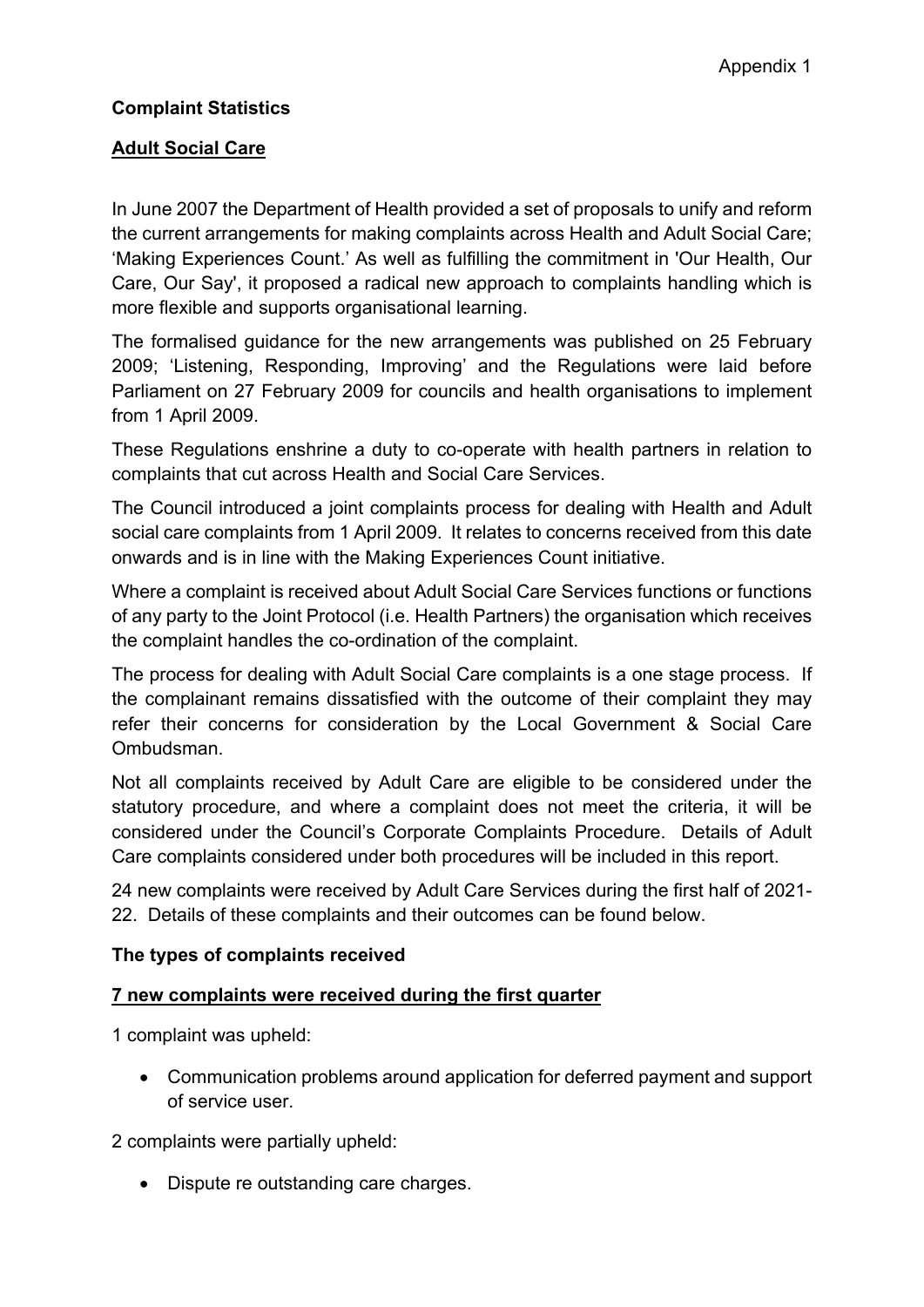• Concerns regarding dispute of care charges

4 complaints were not upheld.

#### **17 new complaints were received during the second quarter**

1 complaint was upheld:

Adult Care involvement with service user whilst in hospital (joint with Health)

6 complaints were partially upheld:

- Standard of care provided to service user whilst in care home
- Level of care provided and delay in resolving charging issue
- Standard of service provided by care home, hospital & out of hours service (joint with Health)
- Information given and lack of communication regarding level of client contribution for care
- Lack of support and communication during home adaptations process
- Unresolved issues following adaptations to service user's propert7

1 complaint was not upheld.

3 complaints are still ongoing.

#### **Examples of Action Taken and Lessons Learned**

#### First Quarter

Following the upheld complaint regarding a delay in an invoice being issued for care home fees, an error inputting information was discussed with the worker in question and additional training and support was discussed as part of their supervision. The service also made changes to how managers have oversight of support plans and the services that are added to the system to reduce the risk of future errors occurring.

Following partially upheld complaint regarding outstanding care charges it was established that the Support Planner did not explain the procedure to the complainant including any delays that may occur due to checking the CHC paperwork. An apology was issued.

# Second Quarter

Following the upheld complaint regarding the delay in responding to a request for a service users care package to be increased it was found that the length of time taken to respond was excessive. The issues will be addressed with the Social Worker by the line manager.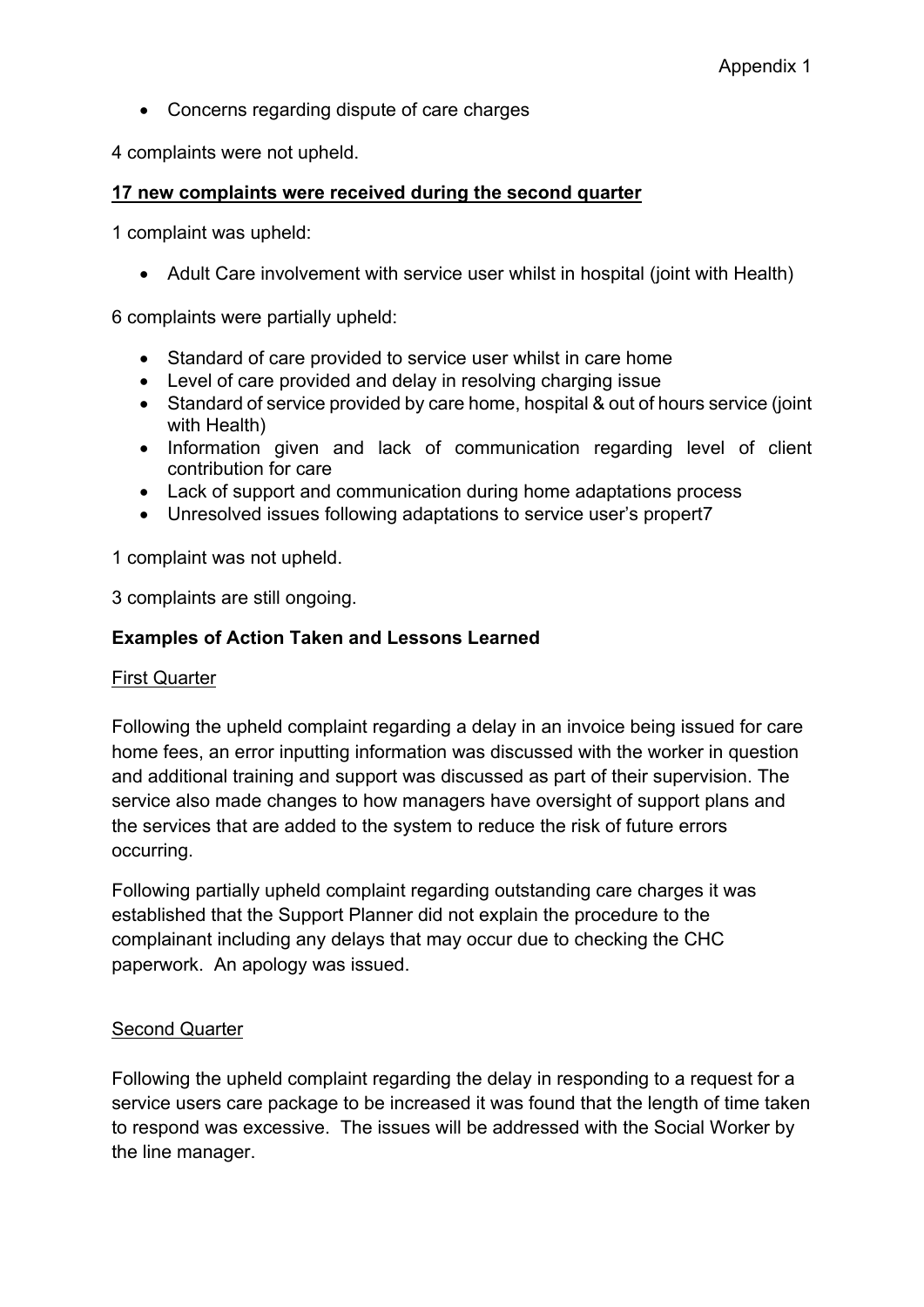Following the partially upheld complaint regarding a lack of formal care assessment an apology was issued to the complainant. It was identified there was a lack of information and advice on how to proceed when complainant raised concerns about affordability. Financial hardship and debt training was recommended and an agreement that line managers would discuss the issue through supervision.

#### **Timescales**

There is no statutory timescale for dealing with Adult Social Care complaints, and the timescale is agreed between the Investigator and the complainant in each case. However, the aim is to complete investigations within 25 working days. The average time taken to deal with Adult Care complaints closed during the first half of 2021-21 was 25 working days which was on target.

#### **Complaint Example**

The following is an example of a how an Adult Social Care complaint has been dealt with from receipt to resolution.

#### **Complaint**

A complaint was received during the second quarter of the year regarding the services provided by a support planner and a community psychiatric nurse at a care home in Rochdale where her mother was receiving care and was allocated to 2 officers in Adult Care for investigation.

Adult care asked requester for consent to share the complaint with Pennine Care as the Community Psychiatric Nurse was employed by them. They also advised that the timescale would be increased to 30 days given that this would be a joint investigation between Rochdale Adult Care and Pennine Care. The complainant gave consent to share and Pennine Care confirmed they would investigate the points relating to them.

The complainant then requested advice on how to submit a Subject Access Request to access her mother's records and was sent the appropriate information.

Pennine Care queried time scales as Pennine time scales are longer. The complainant who confirmed they were happy to receive separate responses given the difference in timescales.

A response was sent to the complainant which partially upheld the complaint.

The contents of the assessment report have been discussed with the support planner resulting in Adult Care apologising for any inaccuracies. Issuesof recording information on assessments have been addressed within the team meetings and is now a standing item on Team Meeting Agendas. Line management have been instructed to discuss recording information within supervision meetings reflecting the importance of accurate recording and the choice of words written in an assessment.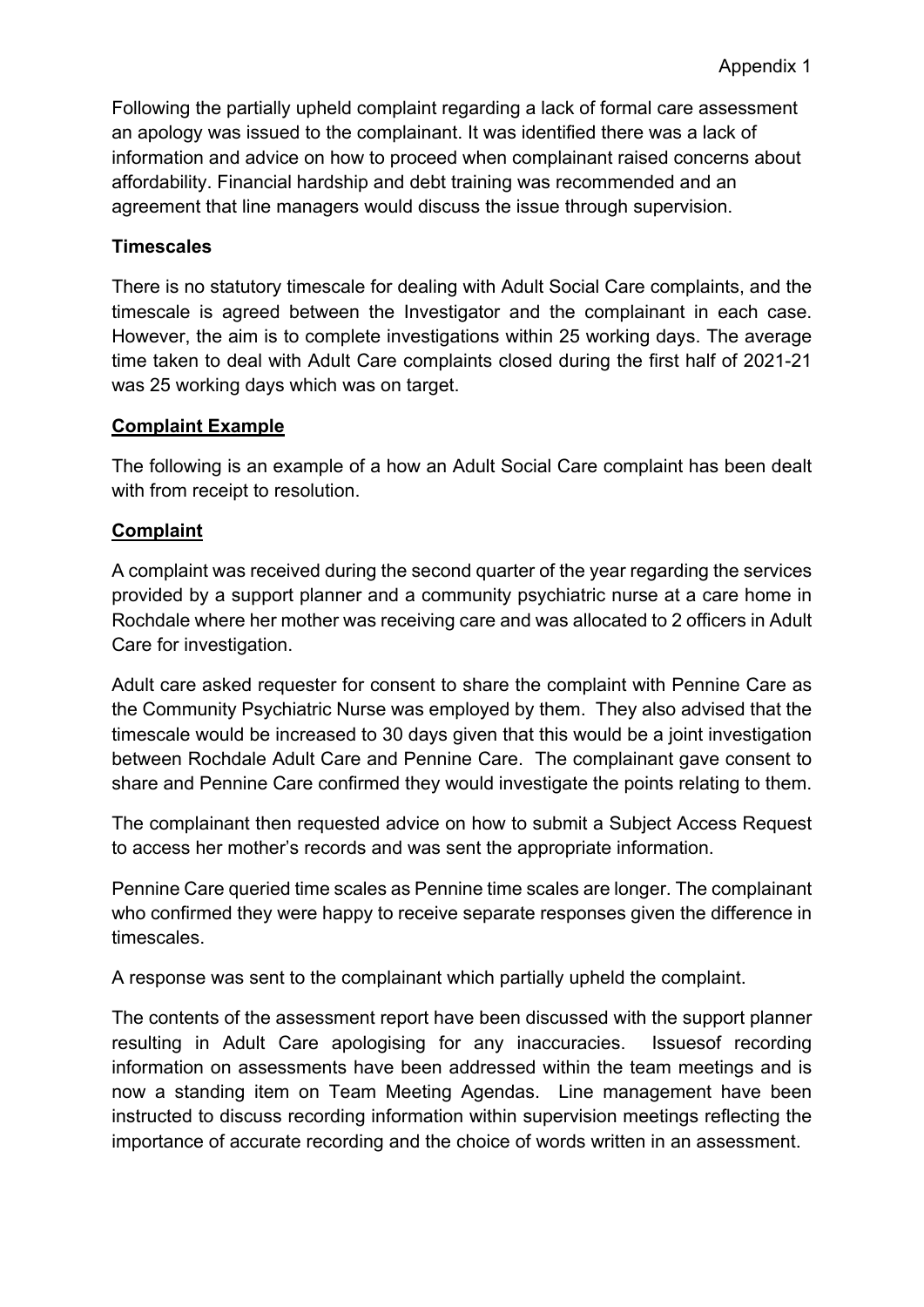# **Compliments**

Compliments received from service users are also recorded and shared with staff. A total of 28 compliments were recorded for Adult Care Services during this reporting period, a breakdown and examples of which can be found below.

| <b>Team/Service Area</b>                 | No.         | Compliment received from     |
|------------------------------------------|-------------|------------------------------|
| <b>STARS</b>                             | 15          | Service User (13)            |
|                                          |             | Relative of Service User (2) |
| <b>Assessment &amp; Support Planning</b> | 4           | Service User (4)             |
|                                          |             | Relative of Service User (1) |
| <b>West Locality Team</b>                | 6           | Service User (1)             |
|                                          |             | Relative of Service User (3) |
|                                          |             | Professional (2)             |
| Assessment and Support and East          | 1           | Relative of Service User (1) |
| <b>Locality Team</b>                     |             |                              |
|                                          |             |                              |
| Occupational Therapy                     | $\mathbf 1$ | <b>Service User</b>          |
|                                          |             |                              |
| <b>Prevention Team</b>                   | 1           | <b>Service User</b>          |
|                                          |             |                              |

*"Superb communications throughout. Very difficult year due to COVID-19 but everyone did their best. Could not have asked for a better service from start to finish. Confidence in dealing with my recent amputation. Adult care you deserve a pat on the back and you should find a way of promoting your good work to the general public."*

# *Compliment for Occupational Health Team*

*"Thank you for all your care and help of mee these last few weeks. I have been looked after with understanding and kindness througout. You are all STARS to me and live up to your names. With love and many thanks." Compliment for STARS Team.*

*"Thank you so much for all your help in trying to get a quick resolution for this matter."*

*Compliment for Assessment & Support Planning Team*

*"The amazing STARS team! Massive thanks to everyone at STARS for everything you've done and helped me with over the last 5 yerrs. Especially you guys in the office who have always had my back and helped me when I've needed you. I really appreciate every single one of you. I pray that your teams would grow and develop beyond your wildest dreams. Until we meet again!."*

*Compliment for STARS Team*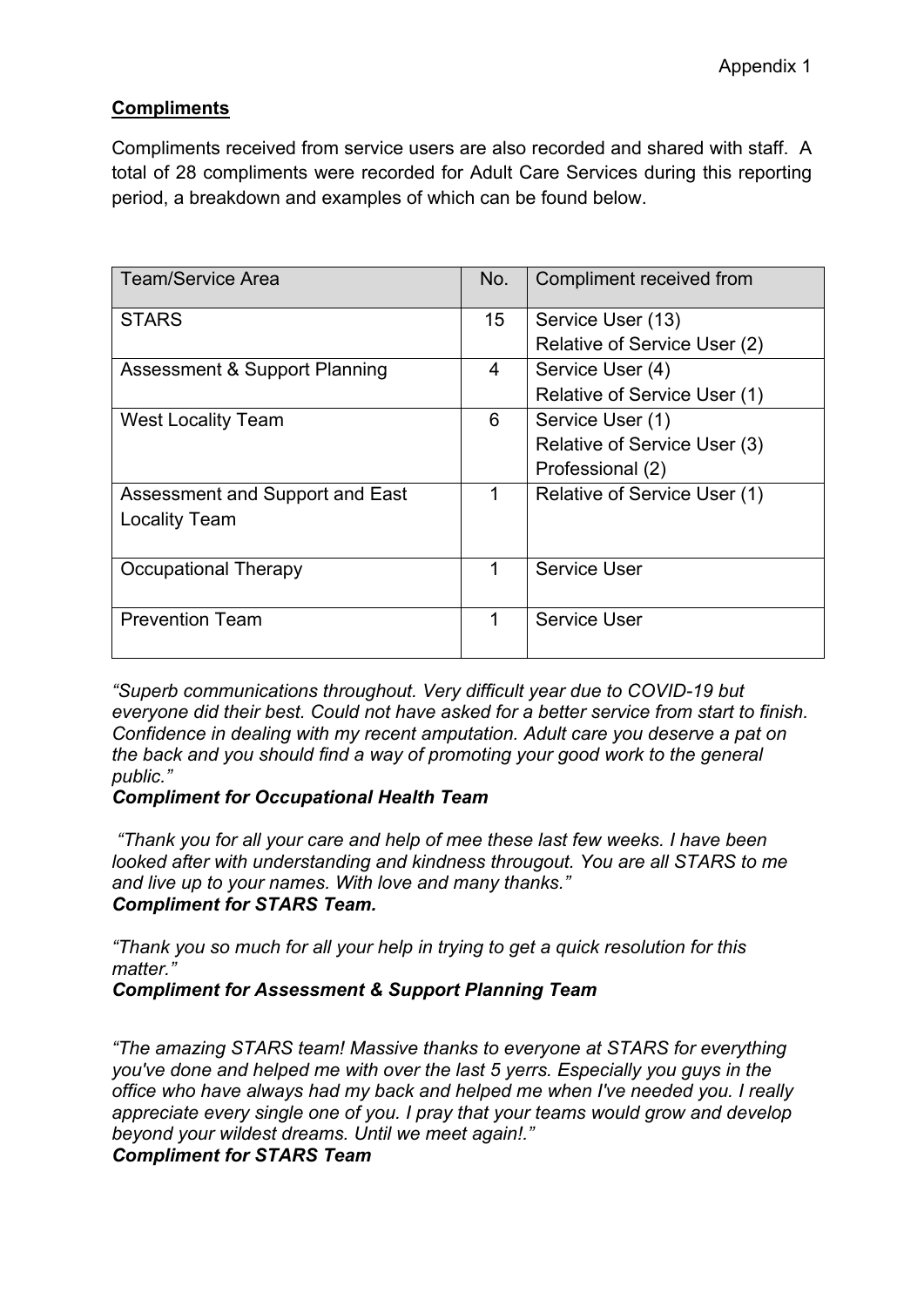*"A service user rang this afternoon and she wanted me to pass a message on to you. She rang to thank you for your help when you went out to visit them, she said that you were so helpful and down to earth and her and her husband are so grateful for your help. She added that Adult Care are wonderful people.. Compliment for West Locality Team*

*"Thank you again for all your help, I have nothing but praise for you and your department, you have been amazing.." Compliment for Assessment and Support and East Locality Team*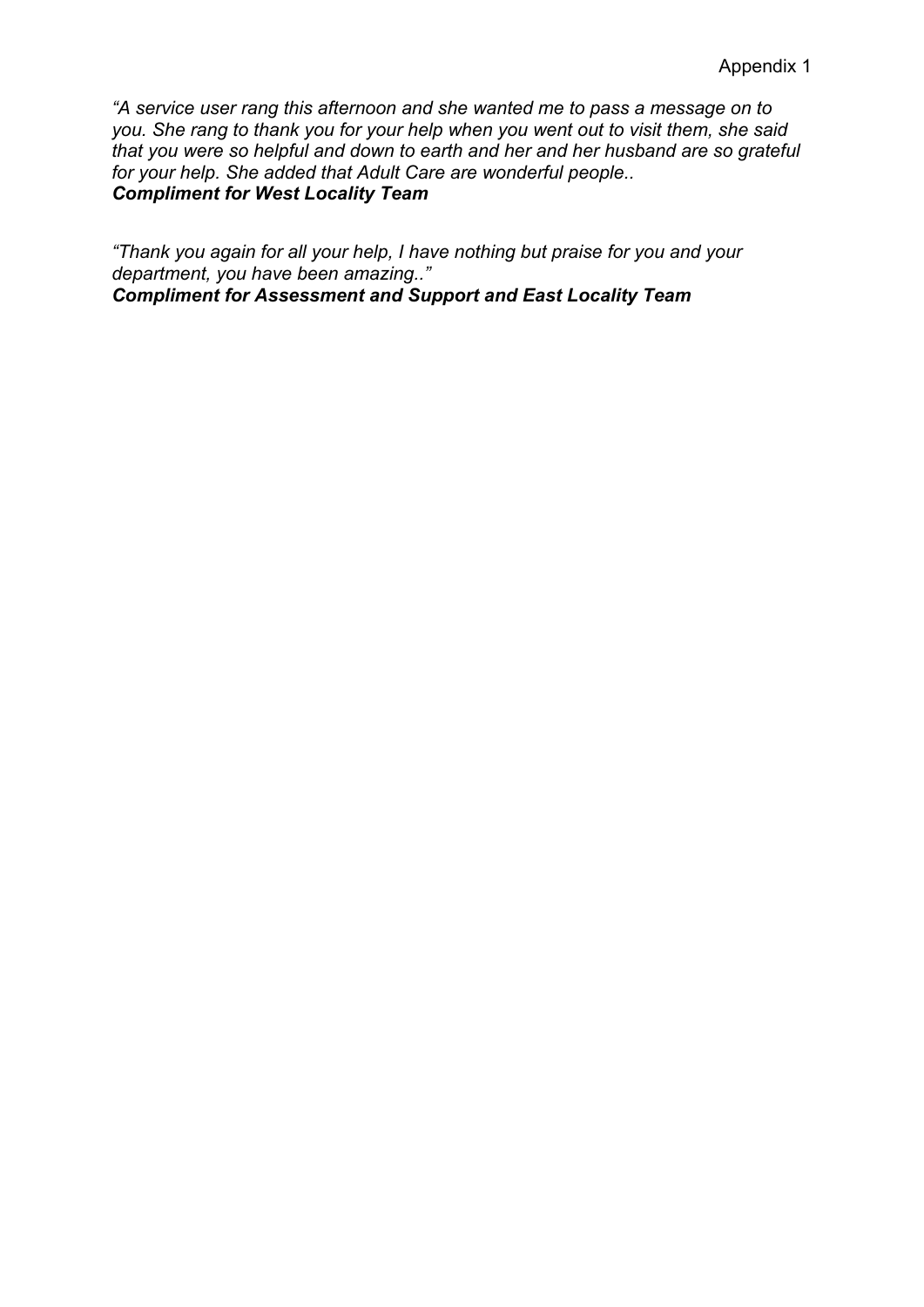### **Children's Social Care**

Changes were made to the children's social services representations procedure as a result of the Children (Leaving Care) Act 2000, Adoption and Children Act 2002 and the Health and Social Care (Community Health and Standards) Act 2003.

Complaints are dealt with in accordance with The Children Act 1989 Representations Procedure (England) Regulations 2006.

The handling and consideration of complaints under this procedure consists of three stages:

Stage 1 - Local Resolution Stage 2 - Investigation Stage 3 - Review Panel

Local Resolution requires the local authority to resolve a complaint as close to the point of contact with the child or young person as possible (i.e. through front line management of the service). In doing so the local authority should consider the wishes of the complainant about how the complaint should be dealt with. In most circumstances complaints should be considered at Stage 1 in the first instance.

Consideration of complaints at Stage 2 is normally achieved through an investigation conducted by an investigating officer and an independent person. Stage 2 commences either when the complainant requests it after an investigation at Stage 1, or where the complainant and the local authority have agreed that Stage 1 is not appropriate.

Where Stage 2 of the complaints procedure has been concluded and the complainant is still dissatisfied, he/she will be eligible to request further consideration of the complaint by a Review Panel. It is not possible to review a complaint that has not yet been fully considered at Stage 2 (including providing the reports and adjudication to the complainant).

Following the conclusion of all three stages of the complaints process, if the complainant remains dissatisfied with the outcome of their complaint they may refer their concerns for consideration by the Local Government & Social Care Ombudsman.

Information relating to Children's Social Care complaints is available on the Council's website, and leaflets providing full details of the complaints process and how to raise concerns are provided as required. The Children's Rights Service has also developed complaints leaflets specifically for children in care.

Not all complaints received by Children's Social Care are eligible to be considered under the statutory procedure, and where a complaint does not meet the criteria, it will be considered under the Council's Corporate Complaints Procedure. Details of complaints considered under both procedures will be included in this report.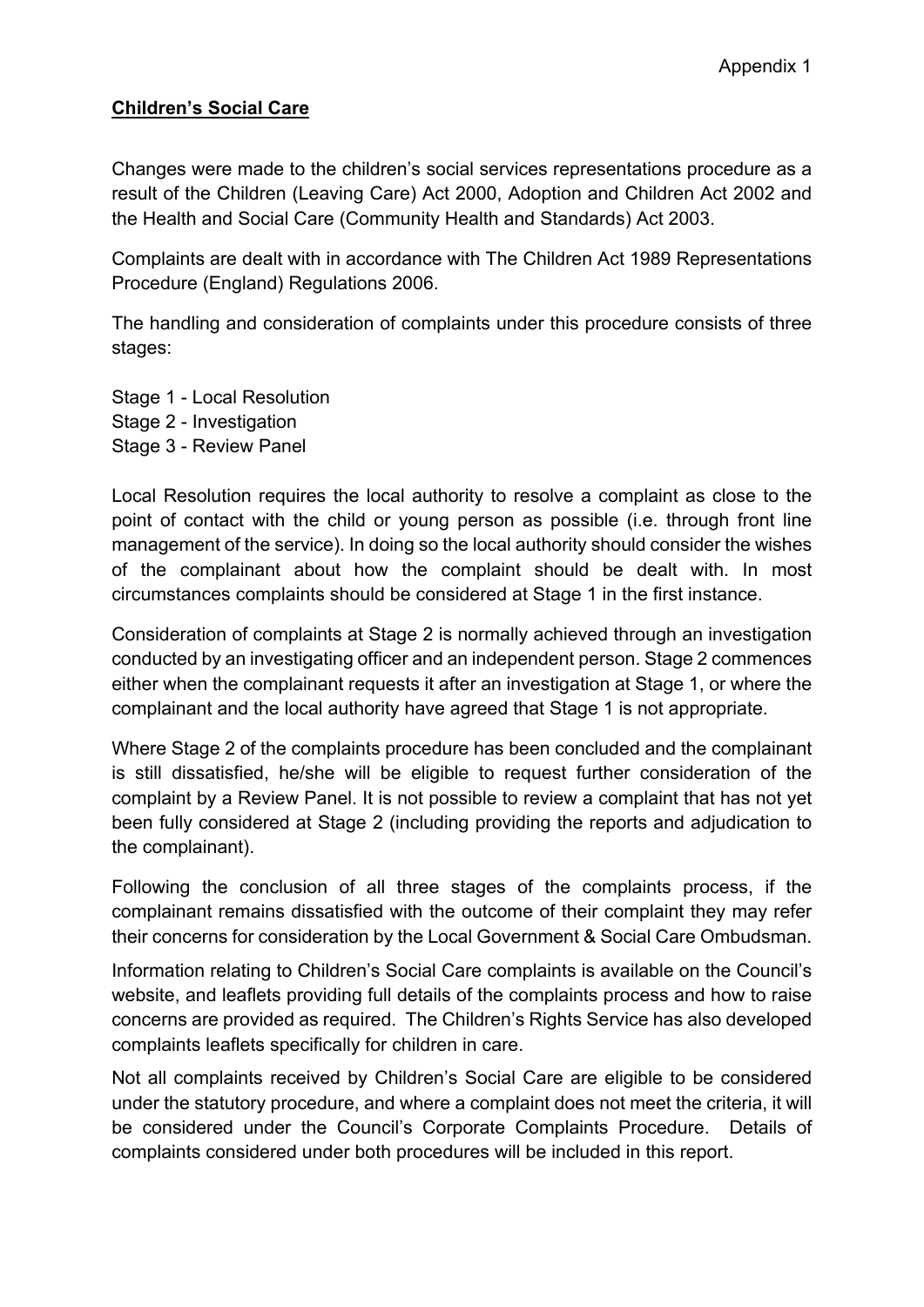A total of 18 new complaints were received by Children's Services in the first half of 2021-22, 17 of which were dealt with under the statutory Children's Social Care complaints procedure and 1 complaint was dealt with under the Corporate Complaints Procedure.

Where possible concerns are resolved by the service informally without progressing to a formal complaint, which is beneficial to the complainant and contributes to a reduction in the number of formal complaints being received.

Details of the complaints and their outcomes can be found below.

# **The types of complaints received**

# **7 new complaints were received during the first quarter**

1 complaint was upheld

Concerns raised regarding contents of email from social worker.

3 complaints were partially upheld:

- Information not shared and delay in assessment being completed.
- Lack of resources for looked after child
- Information shared inappropriately

3 complaints were not upheld.

# **11 new complaints were considered at stage one**

4 complaints were partially upheld:

- Incorrect information contained in assessment
- Lack of communication around fostering application
- Lack of communication from social worker
- Attitude of social worker and incorrect information recorded

7 complaints were not upheld.

# **Examples of Action Taken and Lessons Learned**

# **First Quarter**

Following the partially upheld complaint regarding information not shared and delay in assessment being completed

- Cared for Children Team responded to the points raised in complaint relating to the social worker and lack of progression in completion of the Child & Family assessment.
- Complainant's request for the psychological assessment to be shared with the Cared for Children Team to be followed up.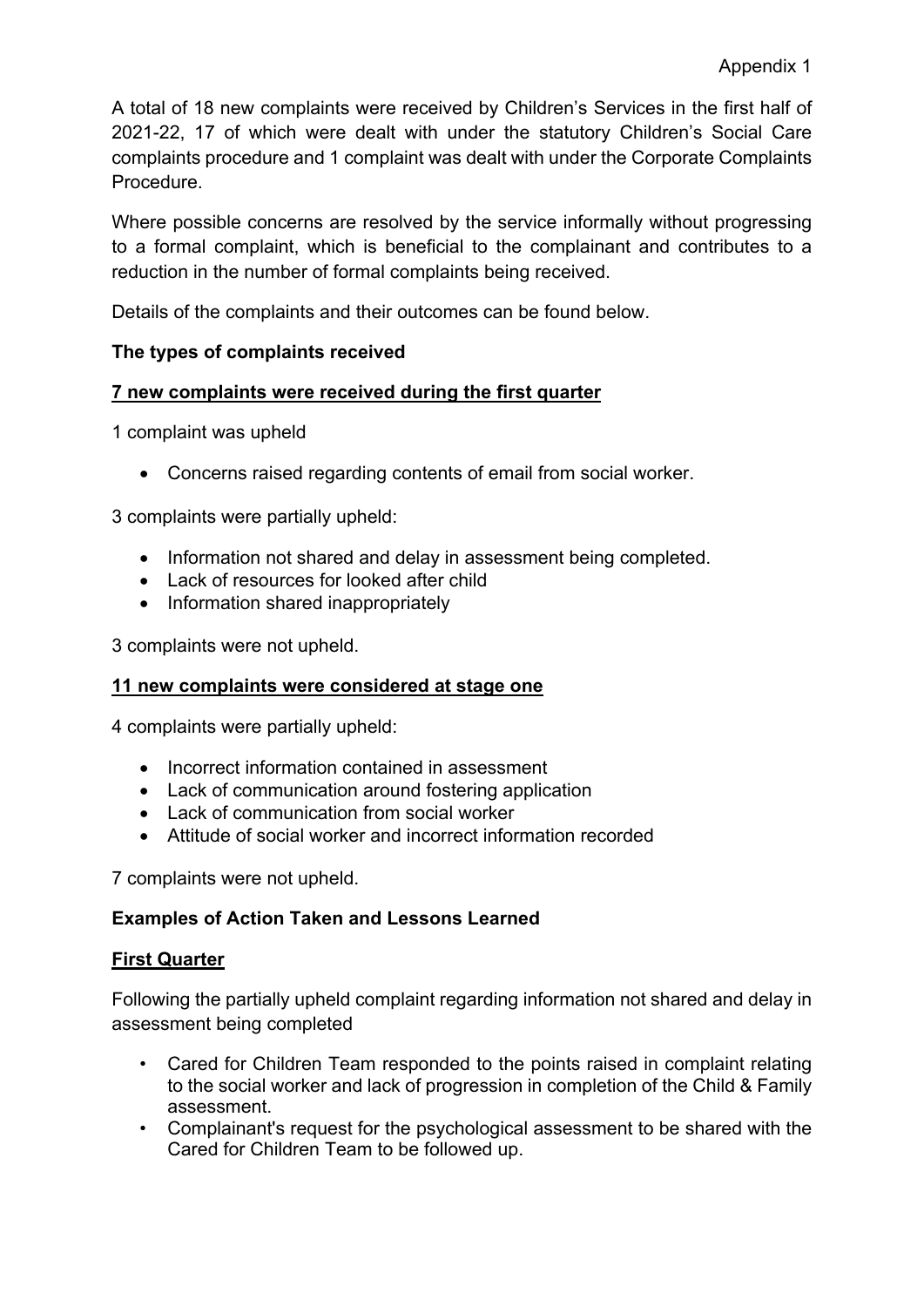- Cared for Child review minutes dated 12/11/2020 and 26/04/2021 to be sent to complainant's home address.
- Consultation prior to the next Cared for Child review meeting to ensure that complainant is able to share their views regarding the care plan for the children prior to the review meeting.

The issues and learning from the complaint were taken into whole service meetings and discussed with the Virtual School team to look at how to avoid the situation again in the future and bring greater clarity to the PEP Policy.

### **Second Quarter**

Following the partially upheld complaint regarding incorrect information contained in an assessment an apology was given that the information was not clear enough and that the social worker had included statements made without evidence in the case file. The social worker involved has since left the local authority so it is not possible to discuss the concerns directly with them.

Further to the partially upheld complaint relating to a lack of communication around an application for fostering the Practice Manager re apologised for a miscommunication about the venue of the meeting between the complainant and Practice Manager. The complainant acce**pted their apology.**

#### **Timescales**

There are statutory timescales for dealing with Children's Social Care complaints at each stage of the process. Every attempt is made to resolve complaints within the initial timescale; however, the regulations allow the timescale for each stage to be extended in consultation with the complainant.

- Stage 1 10 working days (can be extended to up to a maximum of 20 working days)
- Stage 2 25 working days (can be extended up to a maximum of 65 working days)
- Stage 3 Acknowledgement within 2 working days, review to be held within 30 working days.

18 of the complaints received during the first and second quarters were dealt with under the statutory Social Care complaints procedure at stage one, 11 of which were responded to within the statutory timescale.

#### **Complaint Example**

The following is an example of a how a Children's Social Care complaint has been dealt with from receipt to resolution.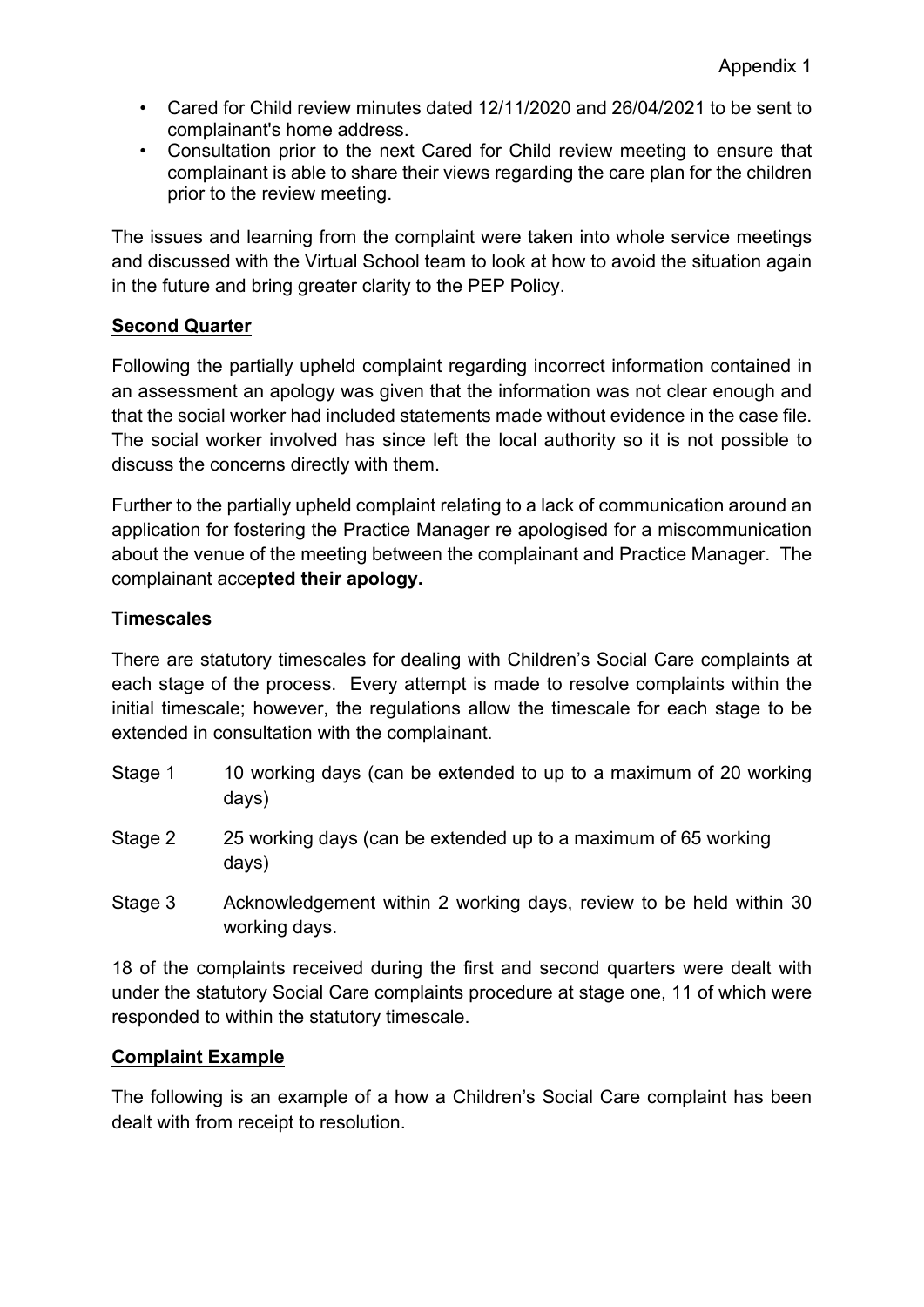A complaint was received by email requesting back payment for 16 months for providing foster care for a family member. The complaint was registered at stage one of the statutory complaints procedure and was allocated to an Investigating Officer. An acknowledgement was sent to the complainant.

Three issues were raised around general support for the fostering, lack of support from the social worker and lack of financial support during the fostering placement.

A full investigation was undertaken including an examination of the case file, discussions with the Social Worker, safeguarding team and other workers involved.

The findings of the investigation were that this was a private family arrangement that the council did not have financial responsibility for the child. However support had been provided by the social worker who was in regular contact with the family as was the family support worker and safeguarding and mental health teams.

The council offered to work with the family to improve the relationship between the child and the foster carer but this did not happen.

The complaint was found to be partially upheld and was resolved at stage one with the complainant received an apology.

# **Compliments**

Compliments received from service users are also recorded and shared with staff. 38 compliments were recorded for Children's Social Care Services during the first half of 2020-21, a breakdown and examples of which can be found below.

| <b>Team/Service Area</b>                 | No.            | <b>Compliment received from</b> |
|------------------------------------------|----------------|---------------------------------|
| First Response /Safeguarding             | $\overline{2}$ | Professional (1)                |
|                                          |                | Parent/family (1)               |
| <b>Cared For Children</b>                | 4              | Professional (2)                |
|                                          |                | Foster carers (2)               |
| <b>Child Protection &amp; Court Team</b> | 14             | Professional (5)                |
|                                          |                | Parent/family (7)               |
|                                          |                | Foster carers (1)               |
|                                          |                | Professional and family (1)     |
| Early Help and Schools                   | 1              | Parent/family (1)               |
| Youth Justice                            | 3              | Professional (3)                |
| <b>First Response</b>                    | 1              | Professional (1)                |
| <b>Children's Social Care</b>            | 3              | Professional (2)                |
|                                          |                | Parent/family (1)               |
| <b>Children with Disabilities</b>        | 1              | Professional (1)                |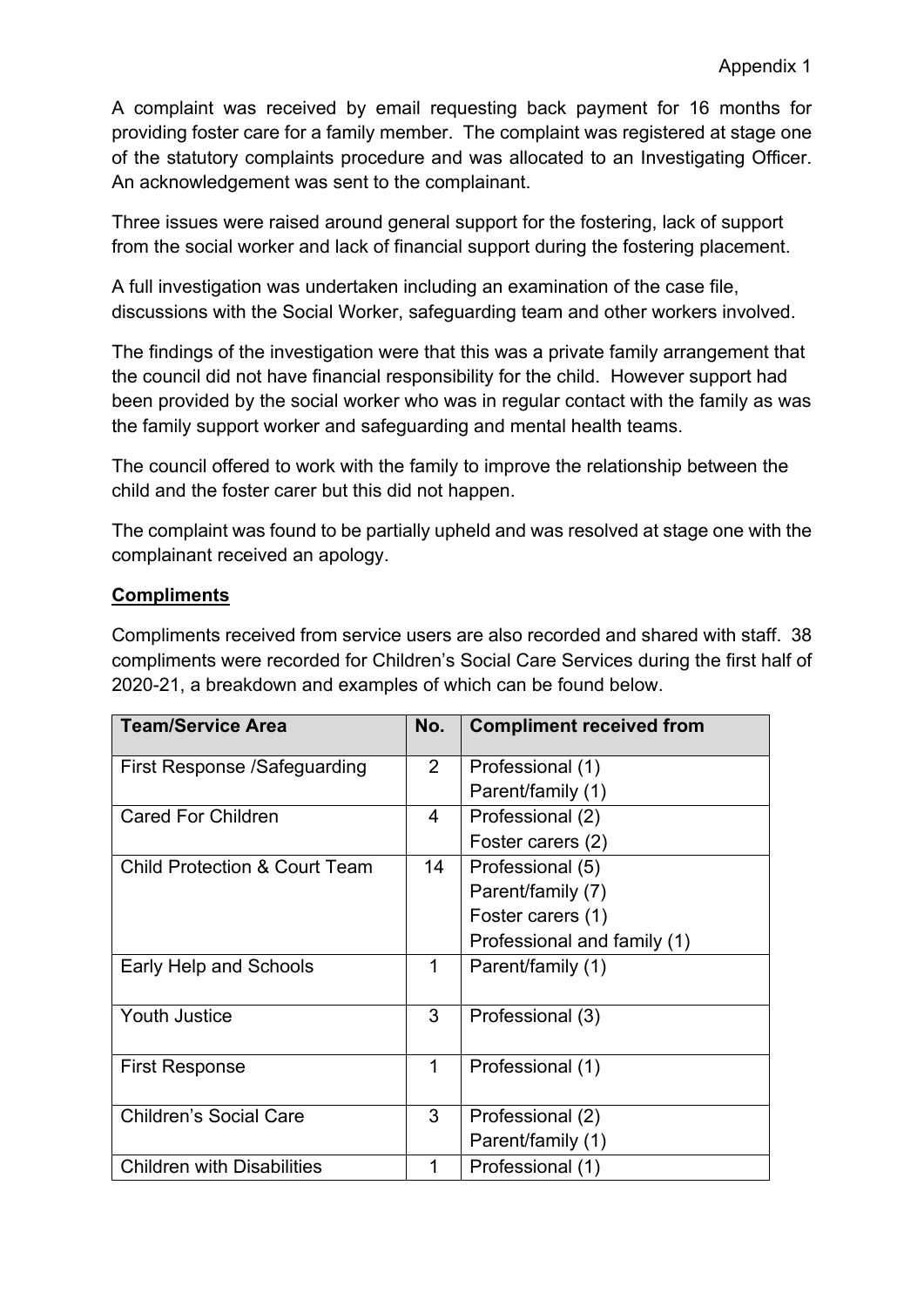| Safeguarding                 | 2 | Professional (1)  |
|------------------------------|---|-------------------|
|                              |   | Parent/family (1) |
| <b>Agency Social Worker</b>  |   | Professional (1)  |
| <b>Children and Families</b> |   | Parent/family (1) |
| <b>Child Protection</b>      |   | Professional (1)  |

*"I just wanted to drop a quick email to say how fantastic the social worker has been . We have just had a core group meeting and it was the first positive meeting for the family. The social worker has worked so hard to pull this together. I have loved working with her and wish she could keep the case. The next social worker had got big boots to fill!!"*

#### *Compliment for First Response Team/Complex Safeguarding*

*"I just wanted to add to what others had said in the meeting, you have done a fantastic job getting these children to where they are now, it's not an easy job. It was a sombre meeting, we discussed some pretty sad stuff that the children have experienced, but for xx and adoption, although I wish they could remain a sibling group, I fully understand your reasoning for wanting xx to have the opportunity of a fresh start. It has been a pleasure to be part of this team working around the children."* 

#### *Compliment for Child Protection & Court Team*

*"I have recently been given a family support worker.... I don't even know how to put into words how amazing she is. In the short time we've been working together she has actually saved me in so many ways, the most kindest, supportive and in judgemental person I've ever come across. I say this in person but sometimes I think peers need to know also. I cannot thank her enough on how amazing she is.... a massive credit to the company and has honestly, in so many ways, saved my life. Please could this be sent to the family support team and acknowledged as should be. I cannot thank you enough for giving me this support when my life was downward spiralling after losing my job etc...*

*she's just amazing. From the bottom of my heart, thank you." Compliment for Early, Help and Schools*

*"Thanks very much for these. I have to say that you are one of the best Social Workers I have ever experienced. Keeping us in the loop and getting minutes to us promptly makes such a difference."*

*Compliment for Child Protection & Court Team*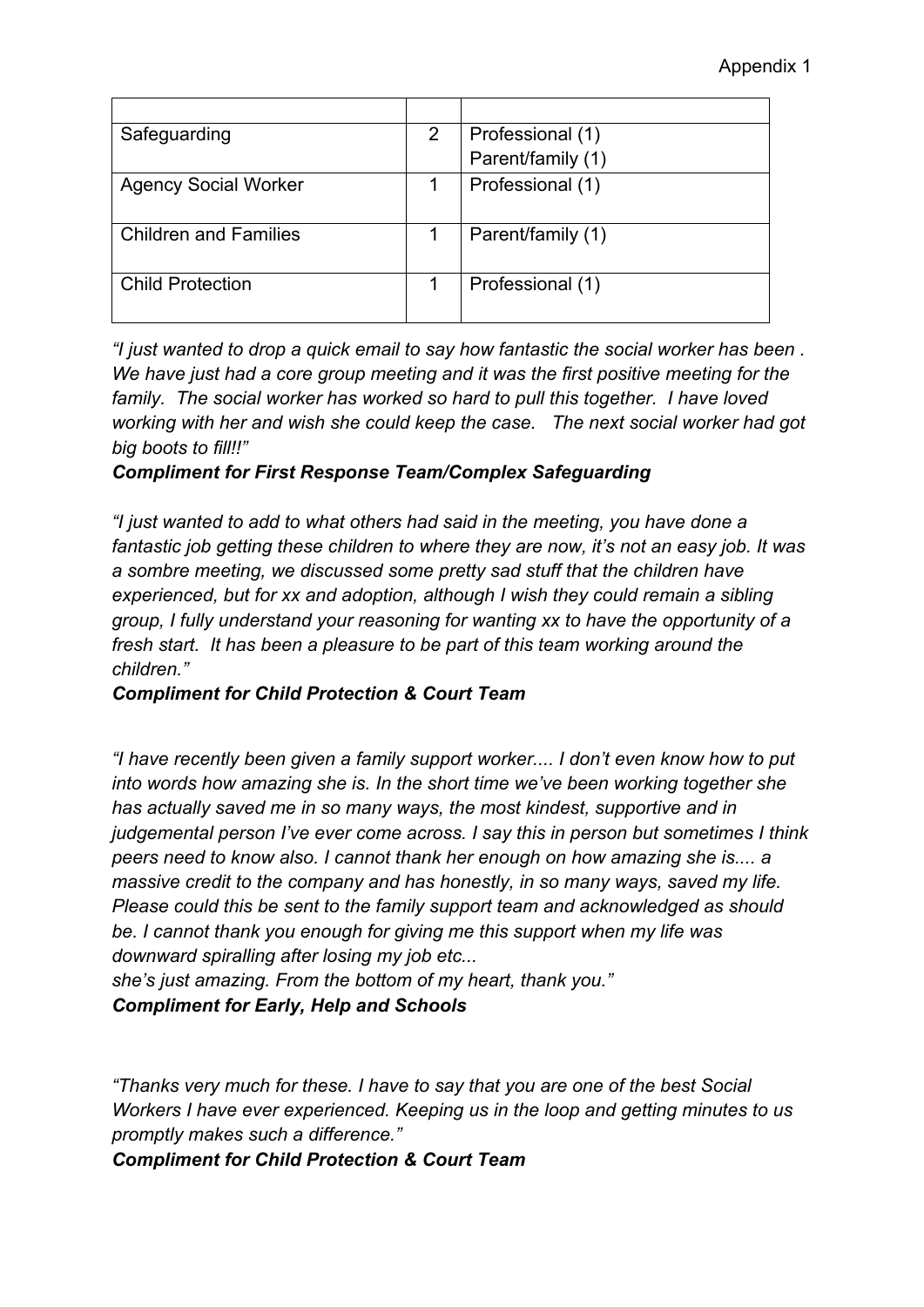*"Please can you contact the YOT Manager at Rochdale and pass on some whooping praise for xxx? She was on co-ord this Saturday and was really professional and effective and her communication certainly made things a lot easier to deal with from home It goes a long way and was REALLY appreciated." Compliment for Youth Justice Service* 

*"HI, I wanted to let you know I thought you did really well in the ICPCC yesterday, it was clear that you had a good understanding of the strengths and risks within the family and that you have formed a relationship with the family. It is was really positive that you were able to breakdown the reasons why the children changed their statements regarding domestic abuse incidents, I think Mum took on board what you were saying and hopefully this will assist her to participate in the CP Plan.!" Compliment for Safeguarding*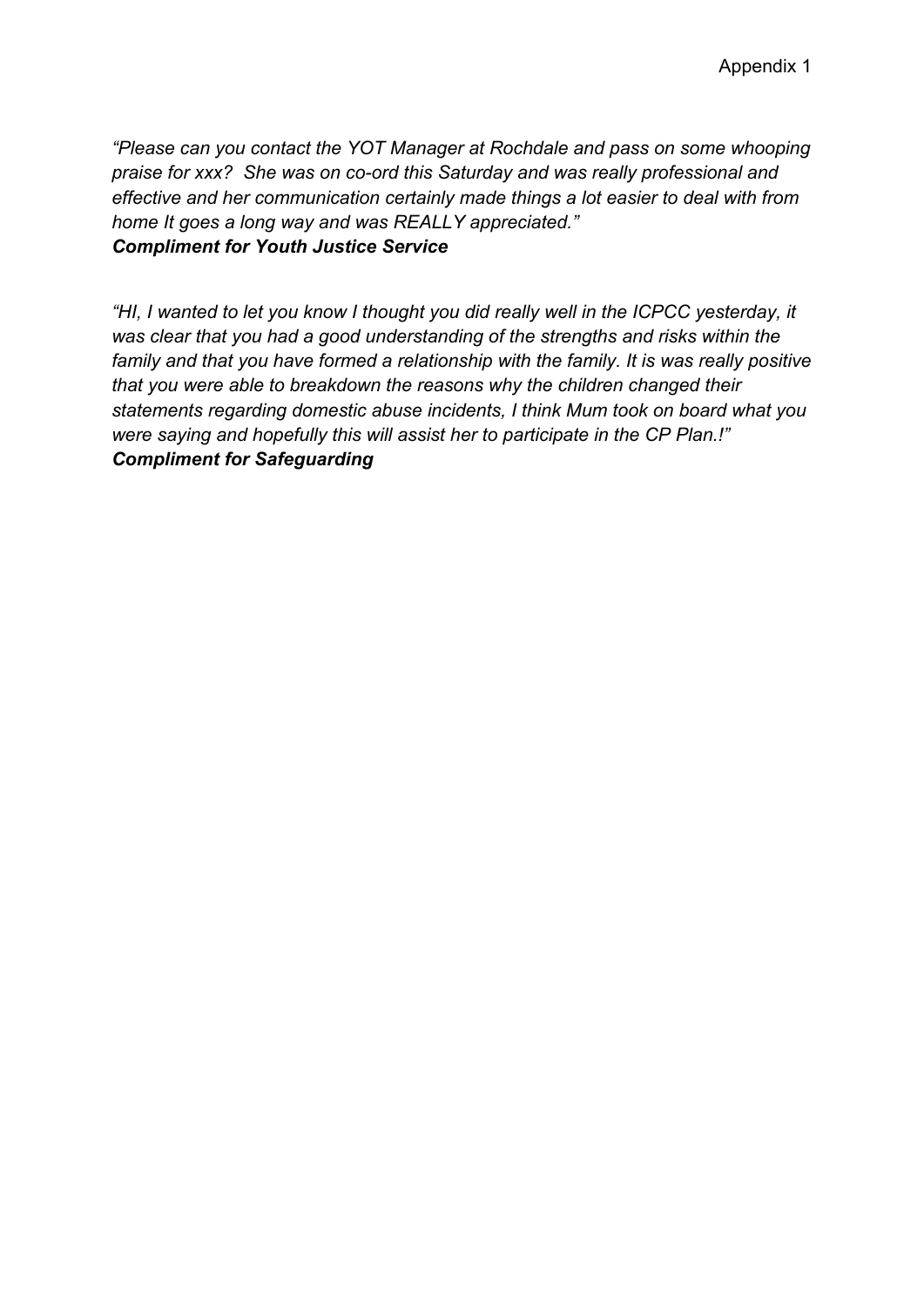# Appendix 2

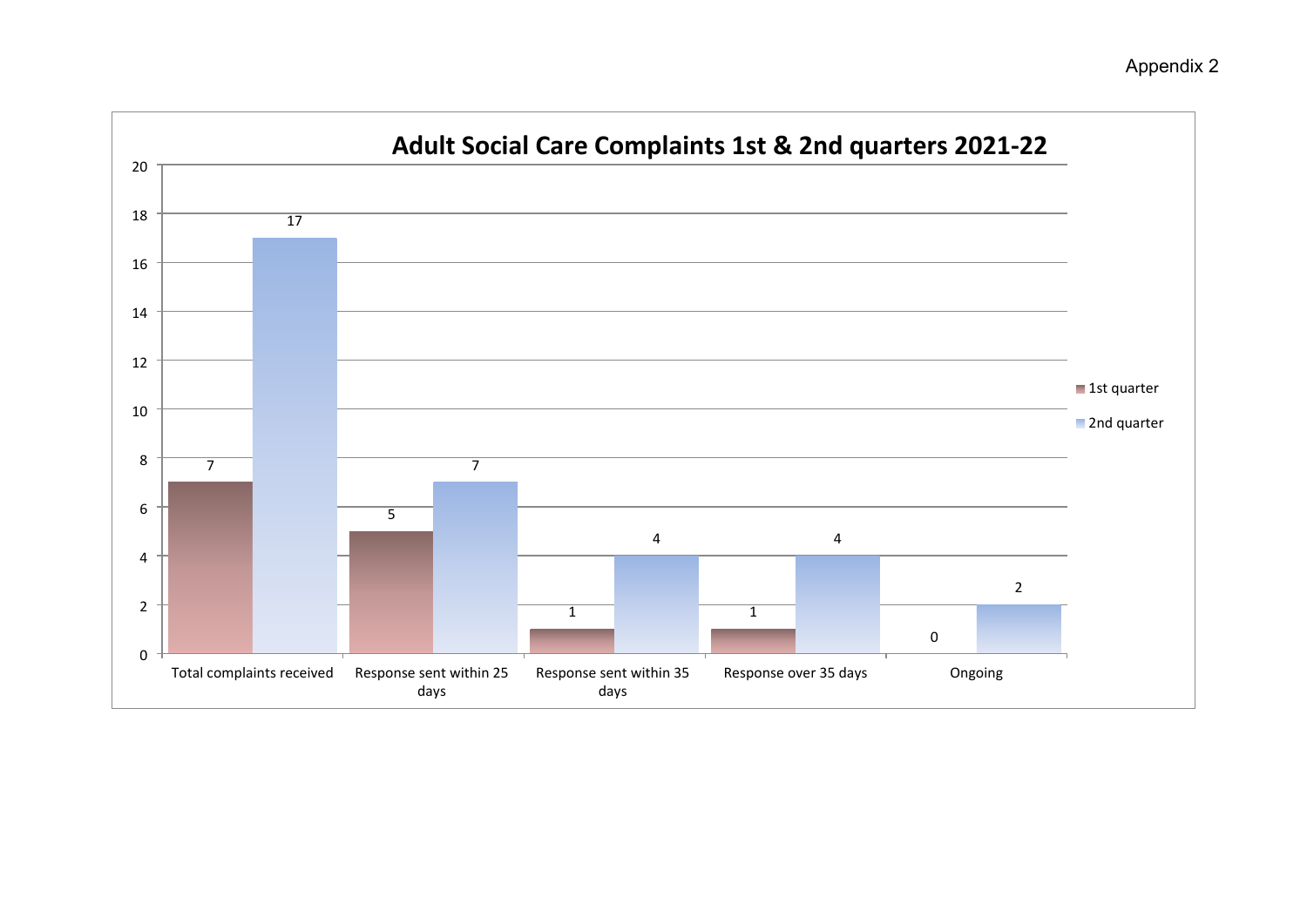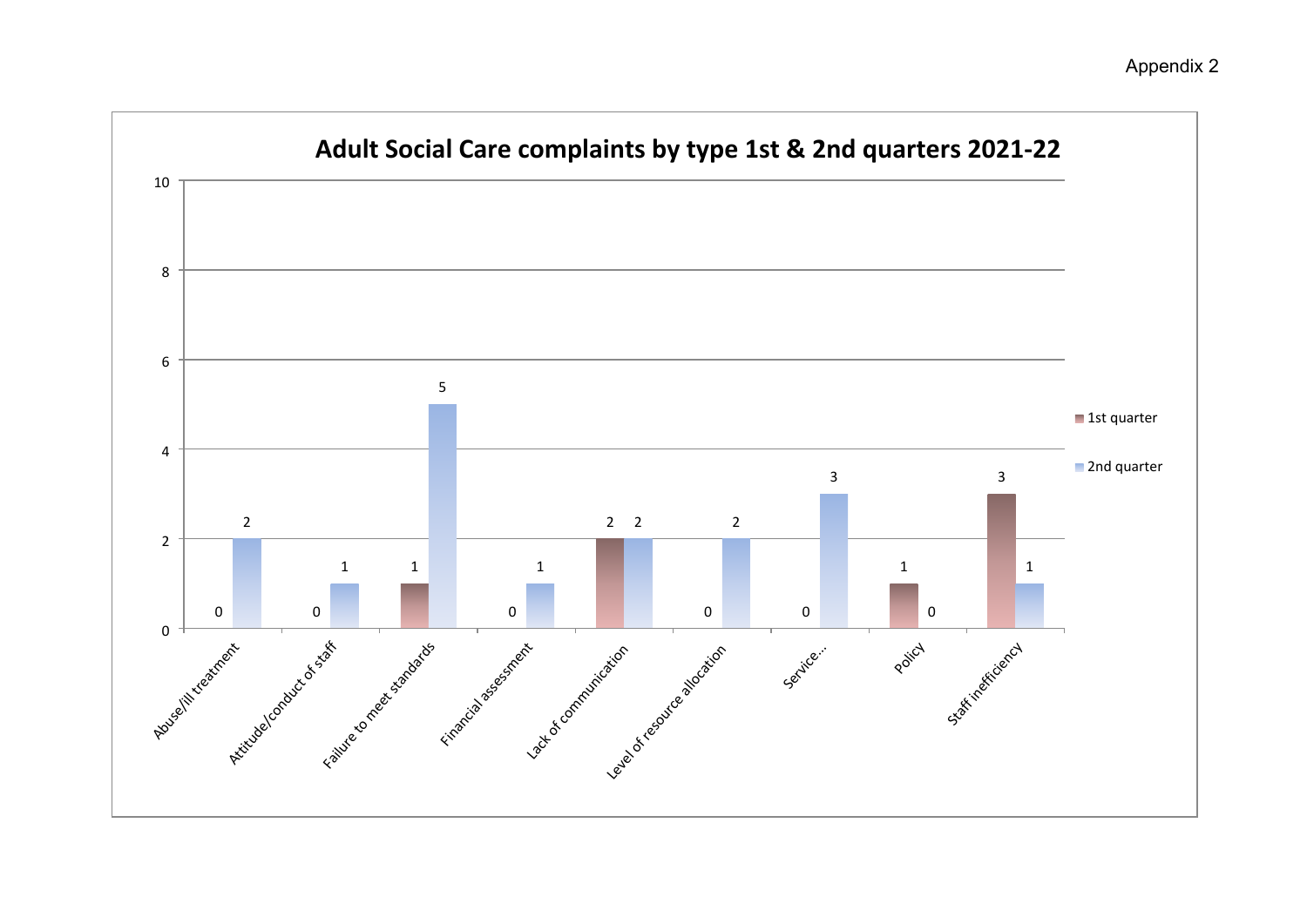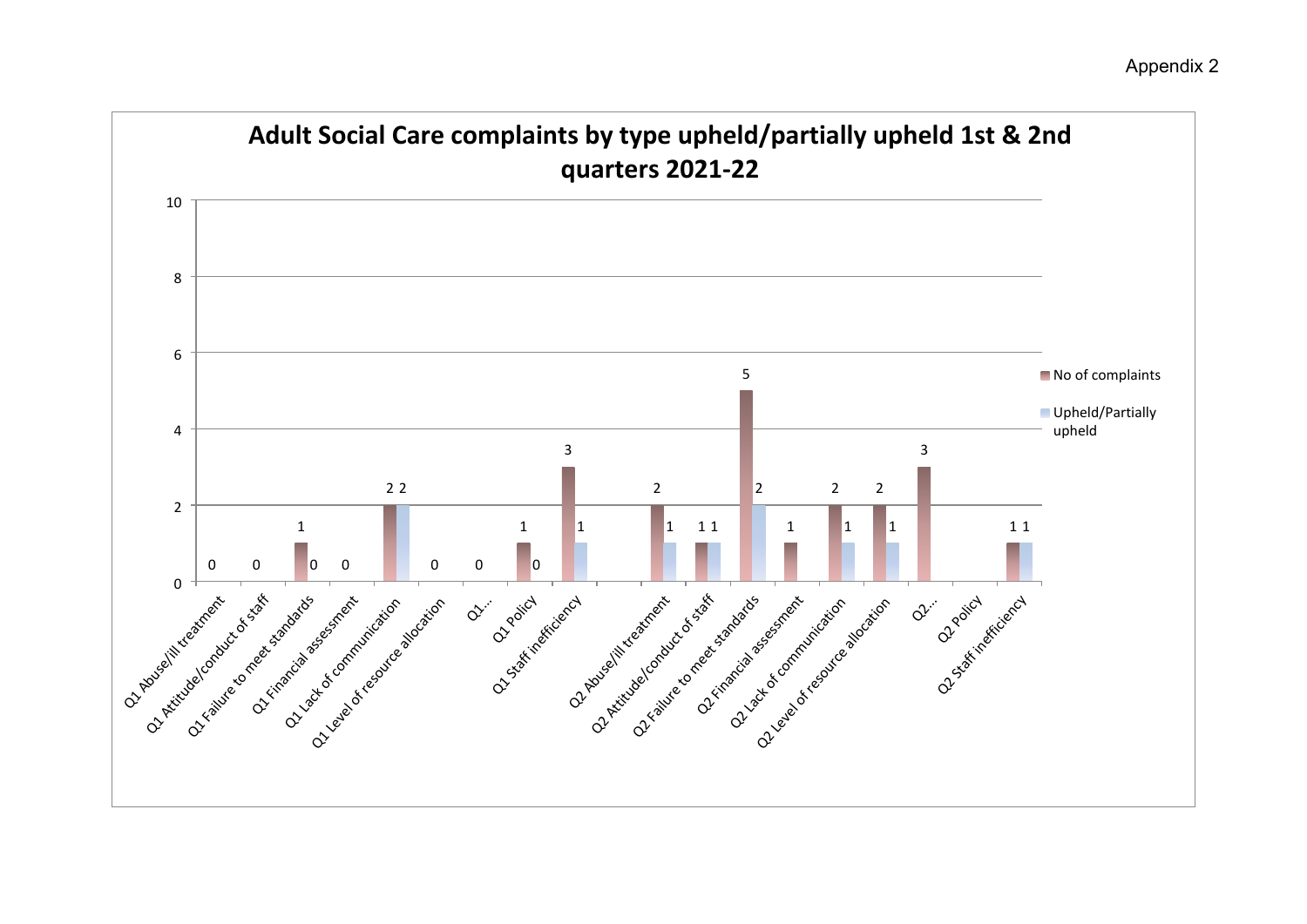# Appendix 2

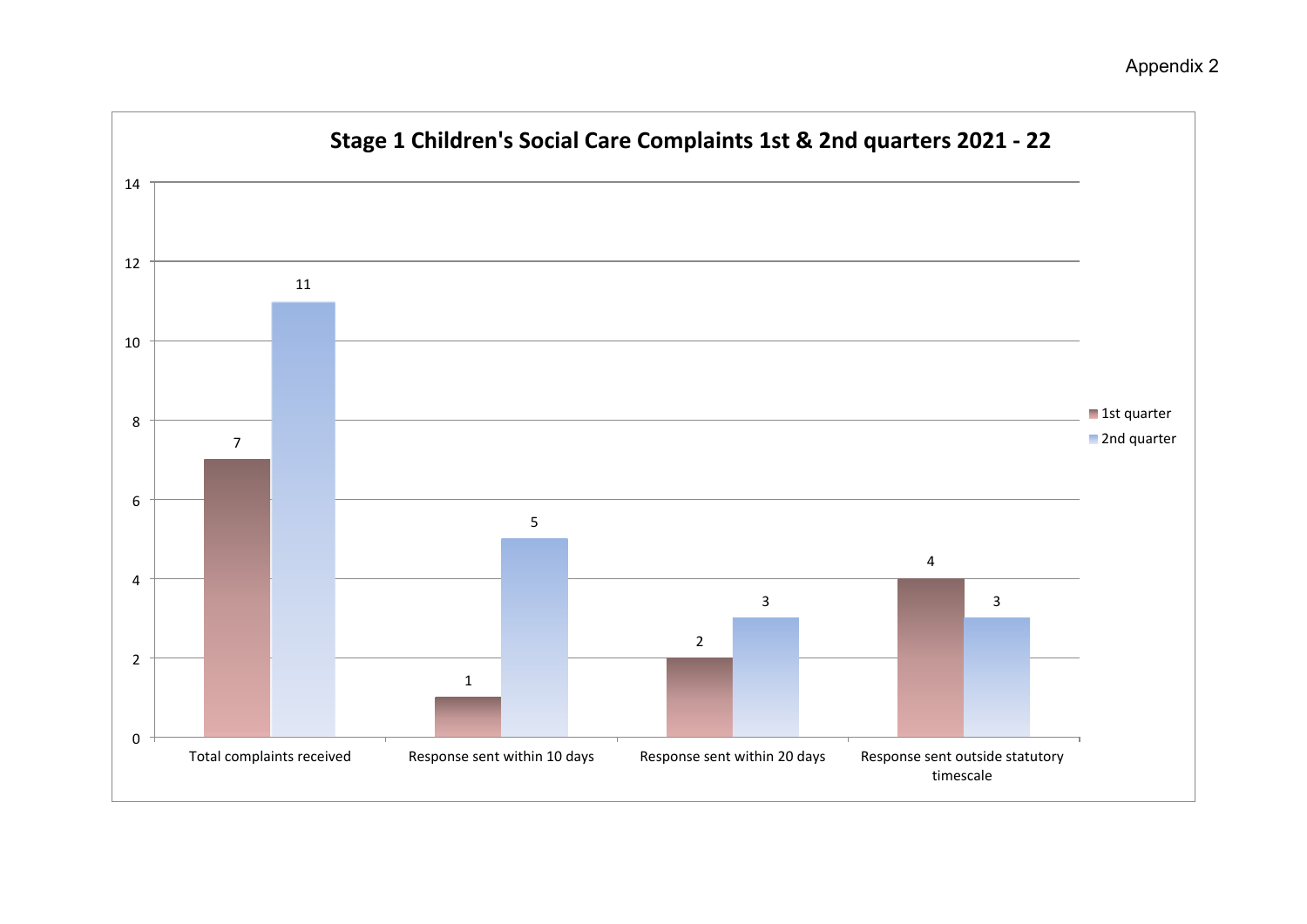